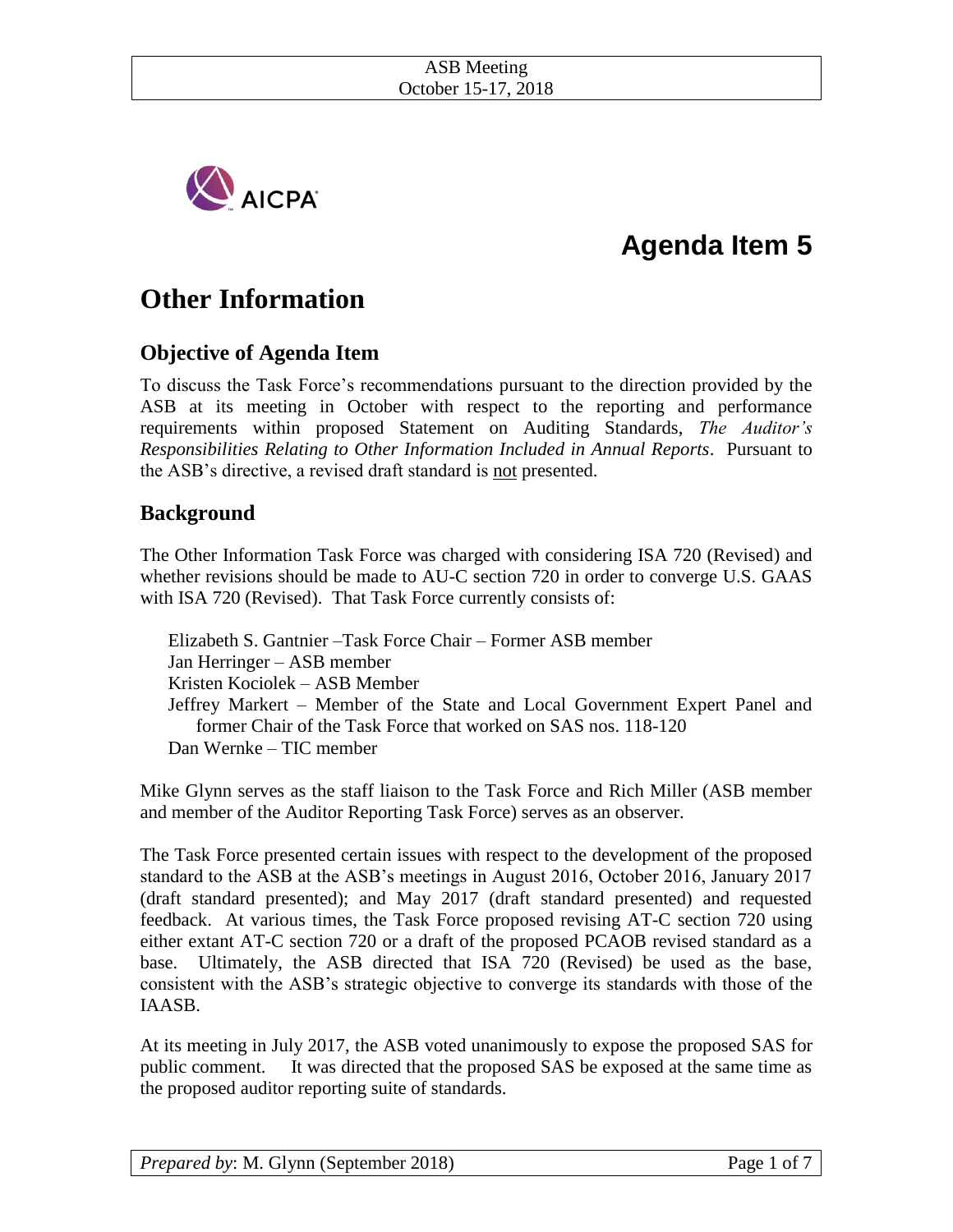The exposure draft was issued on November 28, 2017 and comments were requested by May 15, 2018. 28 comment letters were received from a variety of interested parties including large international firms, smaller firms, state societies, and regulators. All comment letters are available at

[https://www.aicpa.org/content/aicpa/research/exposuredrafts/accountingandauditing/loc](https://www.aicpa.org/content/aicpa/research/exposuredrafts/accountingandauditing/loc-on-ed-of-proposed-sas-auditors-responsibilities-relating-to-other-information.html)[on-ed-of-proposed-sas-auditors-responsibilities-relating-to-other-information.html](https://www.aicpa.org/content/aicpa/research/exposuredrafts/accountingandauditing/loc-on-ed-of-proposed-sas-auditors-responsibilities-relating-to-other-information.html)

At its meeting in July 2018, the ASB discussed the comments received on the public exposure of the proposed statement. Specifically, the ASB focused on significant concerns that were raised with respect to both the proposed requirement for the auditor to include a separate section in the auditor's report addressing other information as well as the proposed performance requirements with respect to other information.

The Task Force put forth three possible paths forward:

- 1) Continue moving forward with the project to issue a revised AU-C section 720 that is in substantial convergence with ISA 720 (Revised) *The Auditor's Responsibilities Related to Other Information;*
- 2) Re-deliberate the fundamental issues with respect to performance and reporting on other information and develop a revised standard; or
- 3) Place the project on hold and wait to see if the PCAOB re-starts its project to develop a revised standard on other information and whether the IAASB has any findings with respect to its post-implementation review of ISA 720 (Revised)<sup>1</sup>.

The ASB directed that the proposed standard retain a requirement that the auditor report when other information is included in an annual report. However, the ASB directed that the Task Force consider retaining the performance requirements from extant AU-C section 720 but place such requirements in the ISA 720 (Revised) performance model – including the concept of "misstatement" of the other information.

The Task Force proposes the following with respect to development of the revised AU-C section 720. In developing the proposals, the Task Force:

- Enhanced the requirements from extant AU-C section 720 by requiring transparent reporting when all of the other information is obtained prior to the date of the auditor's report on the financial statements.
- Because there is no framework to evaluate other information for non-issuers in the United States, the concept of omitted or obscured information is not included.

 $\overline{a}$ 

 $1$  Our understanding is that the IAASB is planning to perform a post-implementation review of ISA 720 (Revised) as part of the planned post-implementation review of the new auditor reporting standards. The planning for the post-implementation review is scheduled to begin later in 2018, with the first phase of the review to commence sometime in 2019, subject to the IAASB's future work plan and available resources. The review is expected to take several months, at a minimum.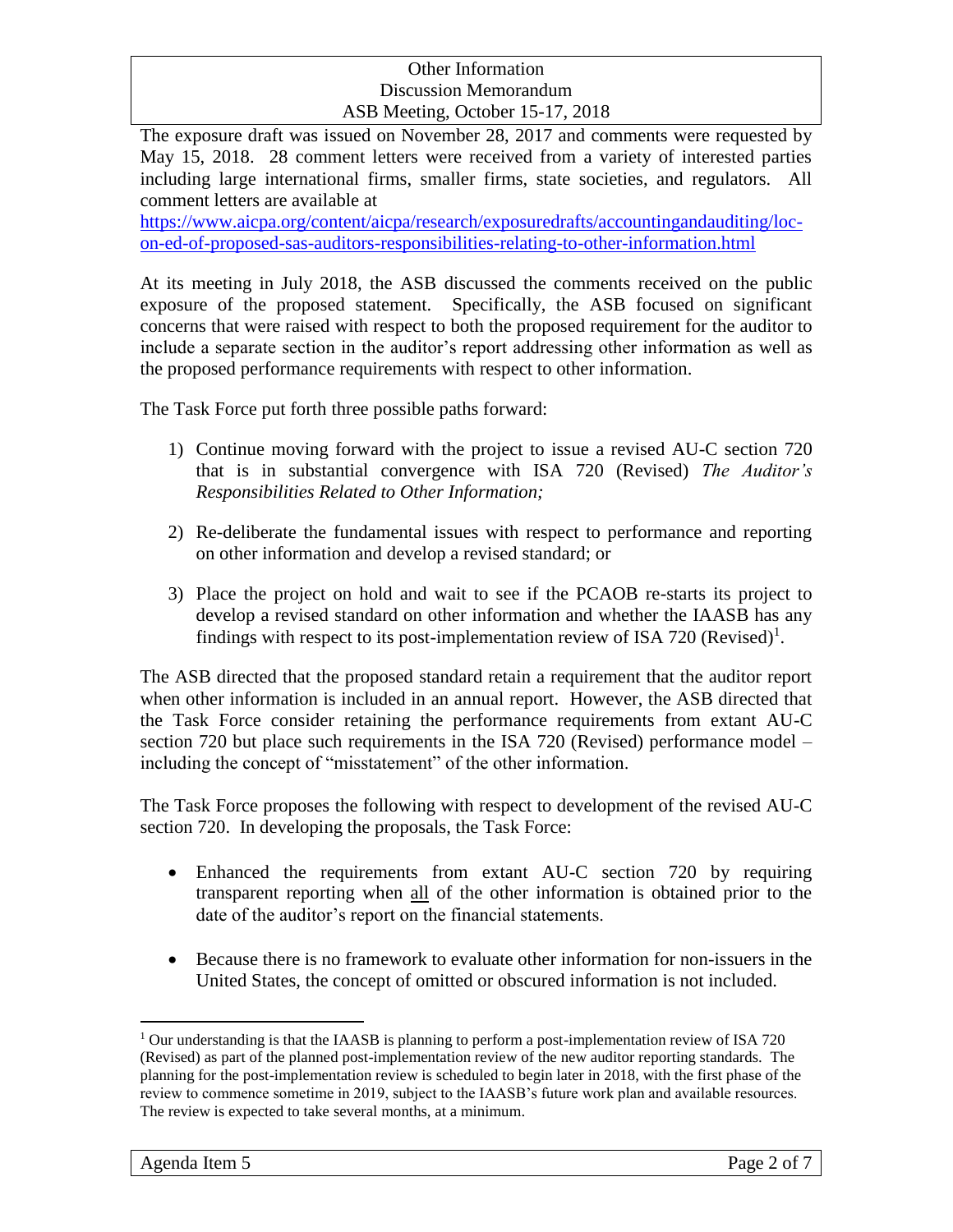• Complied with the "spirit" of ISA 720 (Revised) while developing a standard that is appropriate for the US reporting environment and users of the auditor's report, financial statements, and annual report.

Based on the ASB feedback on the proposed way forward, the Task Force plans to present a draft standard at a future meeting.

## **Reporting**

The Task Force proposes that the revised standard include a requirement for the auditor to include a separate "Other Information" section in the auditor's report on the audited financial statements only when **all** of the other information is received as of the date of the auditor's report on the financial statements. Other information would be defined as information included in the entity's annual report consistent with extant AU-C section 720 and ISA 720 (Revised).

Further, as practitioners are familiar with the language used in the no assurance compilation report, the Task Force proposes that the report language be modified so as to be closer to the compilation report language (a compilation, like OI, is primarily a read and report service). The following are the proposed revisions to the reporting requirements contained in the exposure draft of the proposed standard:

**22.** The auditor's report should include a separate section with the heading "Other Information," or other appropriate heading, when, at the date of the auditor's report, the auditor has obtained some or all of the other information.

**23.** When the auditor's report is required to include an other information section in accordance with paragraph 22, the section should include the following: (Ref: par. A58)

- *a.* A statement that management is responsible for the other information
- *b.* An identification of other information, if any, obtained by the auditor prior to the date of the auditor's report (Ref: par. A59)
- *c.* A statement that the auditor's opinion does not cover the other information and that the auditor does not express an opinion or any form of assurance on the other information
- *d***c***.* A description of the auditor's responsibilities relating to reading, considering, and reporting on other information as required by this proposed SAS
- *d. A statement that the auditor did not audit or review the other information nor was the auditor required to perform any procedures to verify the accuracy or completeness of the information provided by management*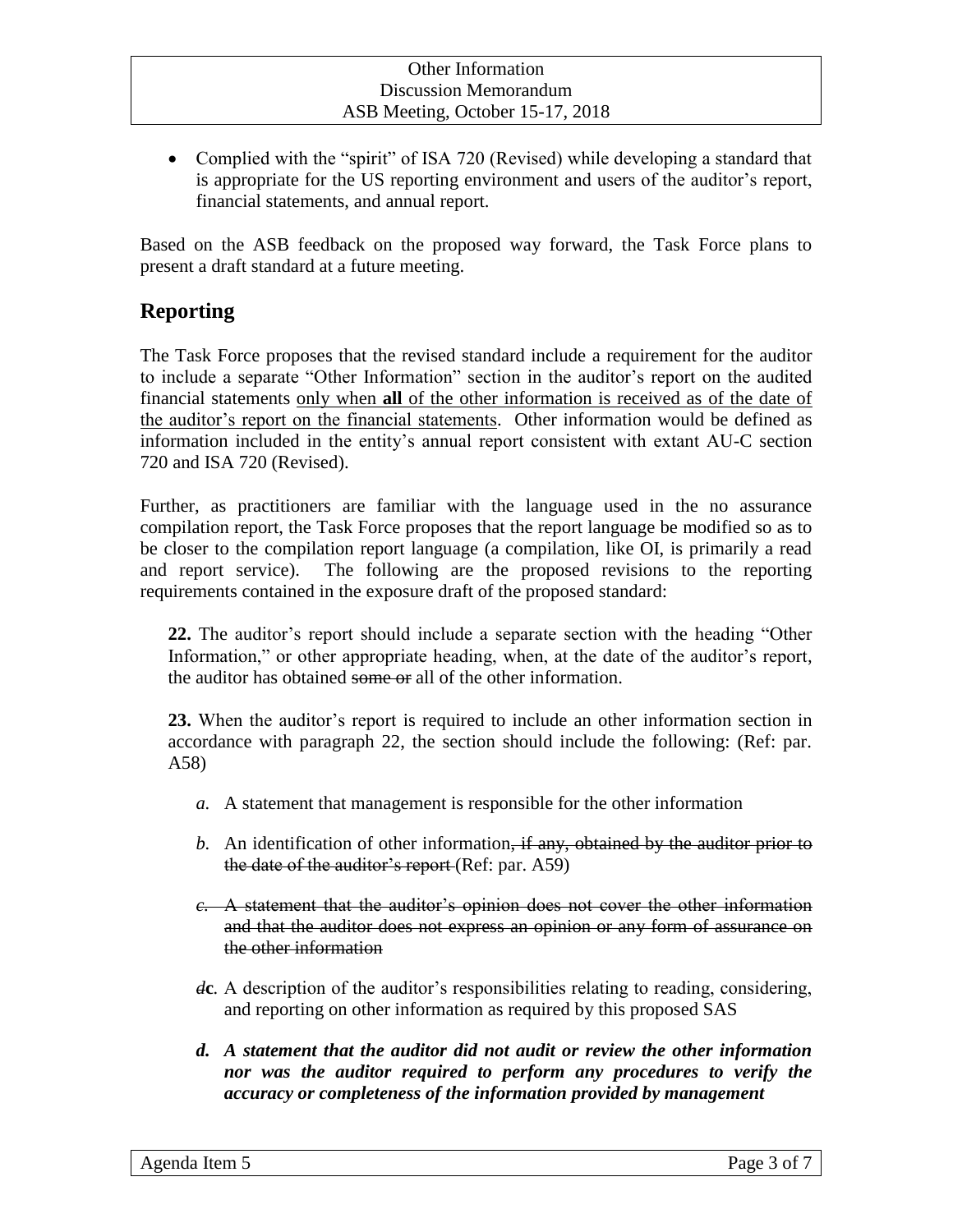*e. A statement that the auditor's opinion does not cover the other information and that the auditor does not express an opinion, a conclusion, nor provide any assurance on the other information*

*g***f***.* Either

i. a statement that the auditor has nothing to report or

ii. *iI*f the auditor has concluded that there is an uncorrected material misstatement of the other information, a statement that describes the uncorrected material misstatement of the other information

The following is an illustration of the Other Information section to be included in the auditor's report when the auditor has received all of the other information and has not identified a material misstatement (defined as an inconsistency or material misstatement of fact) of the other information (marked to show the edits from the corresponding illustration in the exposure draft).

#### *Other Information [Included in the Annual Report]*

Management is responsible for the other information [included in the annual report]. The other information comprises the [information included in the  $X$  report],<sup>2</sup> but does not include the financial statements and our auditor's report thereon. Our opinion on the financial statements does not cover the other information and we do not express an opinion or any form of assurance on it. In connection with our audit of the financial statements, our responsibility is to read the other information and, in doing so, consider whether the other information is materially inconsistent with the financial statements or our knowledge obtained in the audit or otherwise appears to be materially misstated *include a material misstatement of fact*. If, based on the work we have performed, we conclude that there is a material misstatement of this other information, we are required to report that fact. We have nothing to report in this regard. *We did not audit or review the other information nor were we required to perform any procedures to verify the accuracy or completeness of the information provided by management. Our opinion on the financial statements does not cover the other information and we do not express an opinion, a conclusion, nor provide* or *any* form of *assurance on it.*

The Task Force proposes that no additional language be included in either the management or auditor responsibility sections of the auditor's report.

#### **Action Requested of ASB**

The ASB is asked to consider whether it agrees with the Task Force's proposed revised reporting requirements, or if not, what alternative recommendations should the task force consider?

 $\overline{a}$ 

<sup>&</sup>lt;sup>2</sup> A more specific description of the other information, such as "the management report and chairman's statement," may be used to identify the other information.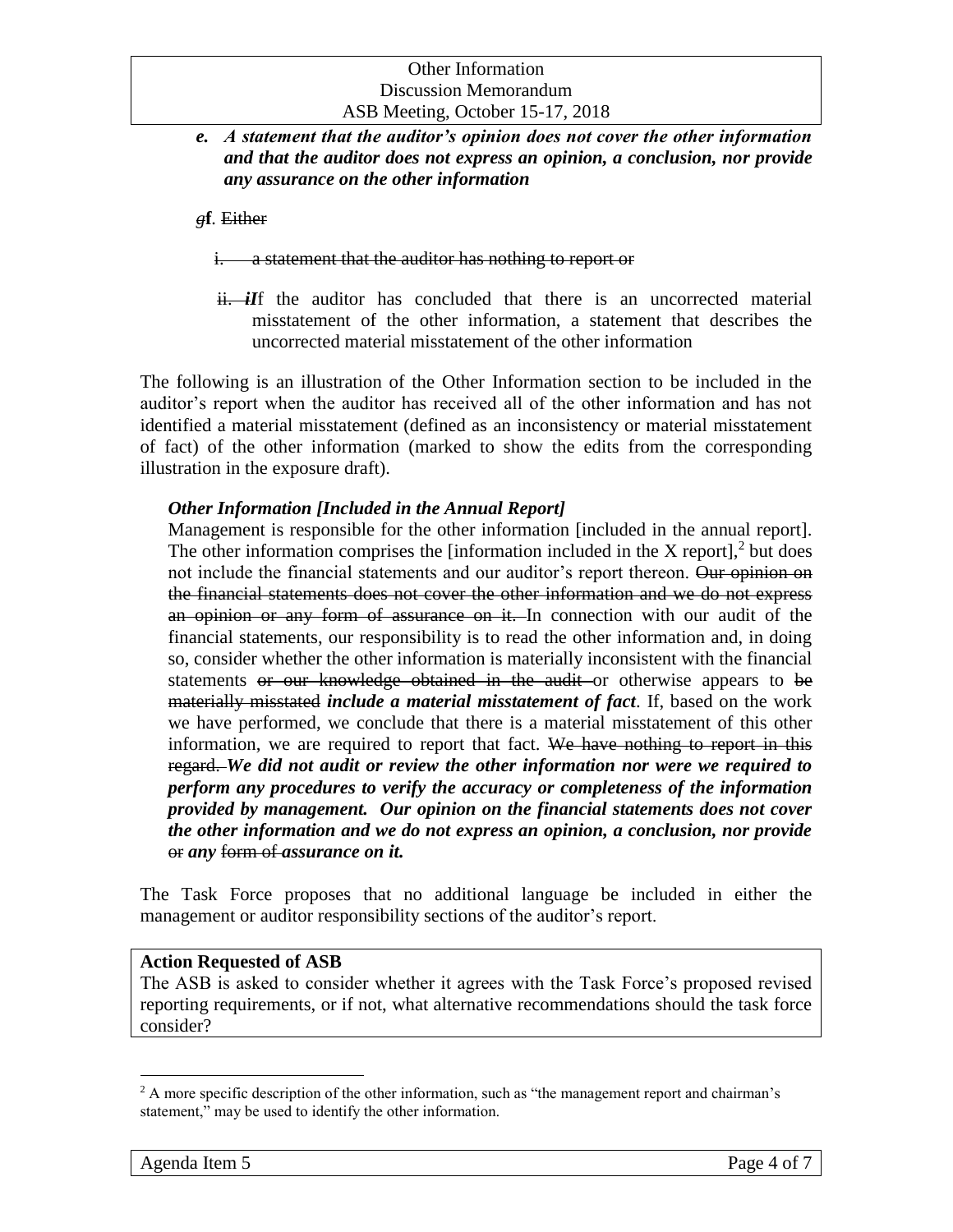#### **Performance Requirements**

At its meeting in July 2018, the ASB directed that the Task Force revise the draft proposed revised AU-C section 720 such that it retains the performance requirements from AU-C section 720 but utilizes the ISA 720 (Revised) model – including consideration of *misstatement of the other information.*

#### Definition of *Misstatement of the Other Information*

The exposure draft of the proposed revised AU-C section 720 defined *misstatement of the other information* as follows. The definition is consistent with the defined term in ISA 720 (Revised):

**Misstatement of the other information.** A misstatement of the other information exists when the other information is incorrectly stated or otherwise misleading (including because it omits or obscures information necessary for a proper understanding of a matter disclosed in the other information).

At its meeting in July 2018, the ASB noted that the definition could be revised so that a *misstatement of the other information* was either (a) an *inconsistency* or (b) a *misstatement of fact.* The Task Force proposes that the definition be revised to incorporate the defined terms *inconsistency* and *misstatement of fact* from extant AU-C section 720 as follows:

**Misstatement of the other information.** A misstatement of the other information *may be either an inconsistency or a misstatement of fact. An inconsistency exists*  when other information conflicts with information contained in the audited *financial statements. A material inconsistency may raise doubt about the audit conclusions drawn from audit evidence previously obtained and, possibly, about the basis for the auditor's opinion on the financial statements. A misstatement of fact exists when other information that is unrelated to matters appearing in the audited financial statements is incorrectly stated or presented. A material misstatement of fact may undermine the credibility of the annual report.* exists when the other information is incorrectly stated or otherwise misleading (including because it omits or obscures information necessary for a proper understanding of a matter disclosed in the other information).

To address the issue of omitted or obscured information, the Task Force proposes to revise an application paragraph that is associated with the definition of *misstatement of the other information* as follows:

**A12.** When a particular matter is disclosed in the other information, the other information may omit information that is necessary for a proper understanding of that matter or, in light of the circumstances, to keep the other information from being misleading. The auditor is not responsible for searching for omitted information or for the completeness of the other information. *Omitted information or obscured information does not refer to information that is required to be presented but*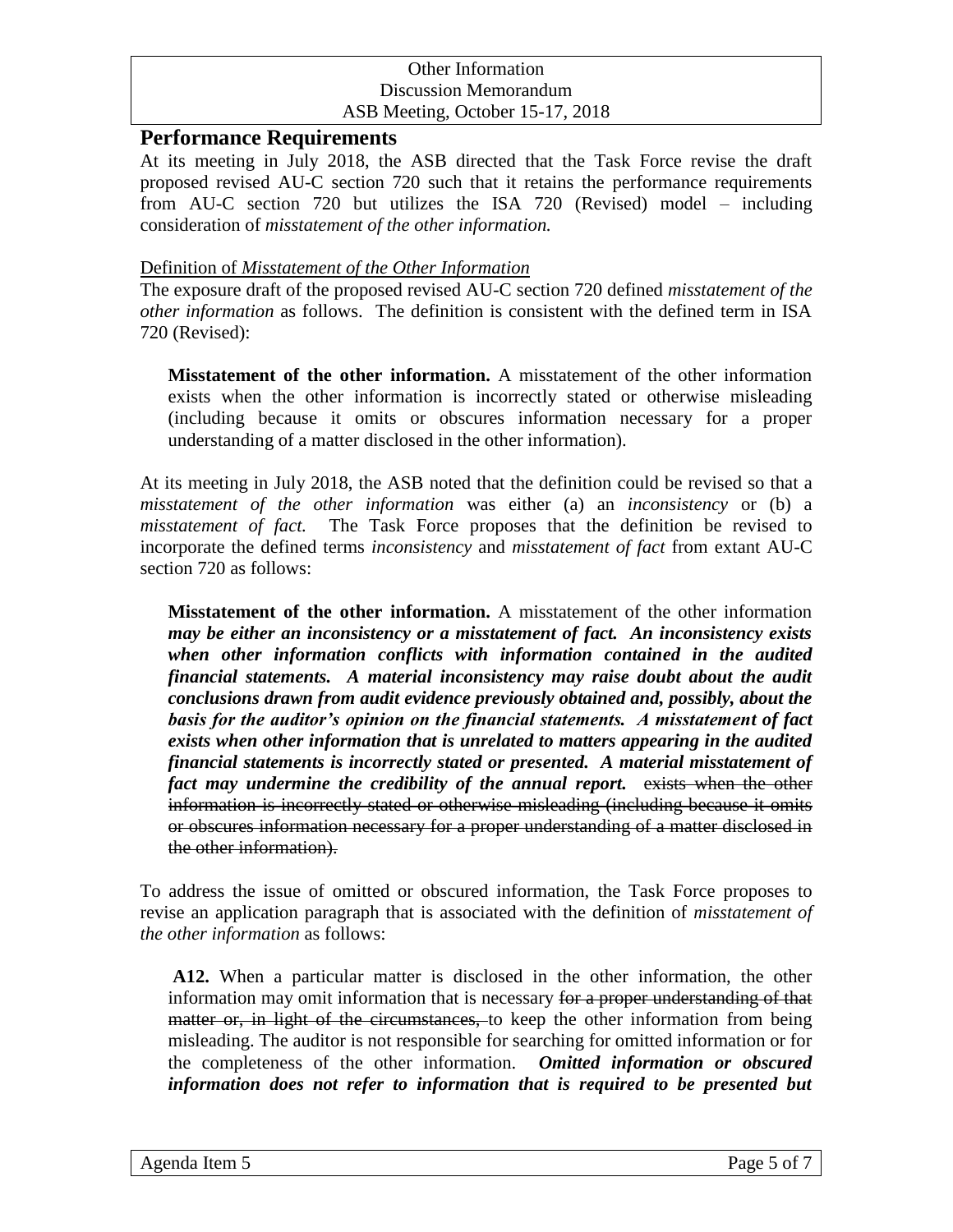*instead to incomplete information that, without disclosure, results in the other information being misleading.*

#### **Action Requested of ASB**

The ASB is asked to consider the proposed revised definition of *misstatement of the other information* and whether it is more operational in the American audit environment than the definition in the exposure draft. The ASB is also asked to consider whether the revised application guidance provides appropriate and adequate guidance with respect to omitted or obscured information

#### Requirement to Read the Other Information

Paragraph .06 of extant AR-C section 90 states:

**.06** The auditor should read the other information of which the auditor is aware in order to identify material inconsistencies, if any, with the audited financial statements.

In an effort to incorporate the concept of an "intelligent read" from ISA 720 (Revised), the exposure draft included the following (references to application paragraphs are not included):

**15.** The auditor should read the other information and do the following:

- *a.* Consider whether there is a material inconsistency between the other information and the financial statements. As the basis for this consideration, the auditor should, to evaluate their consistency, compare selected amounts or other items in the other information (that are intended to be the same as, to summarize, or to provide greater detail about the amounts or other items in the financial statements) with such amounts or other items in the financial statements.
- *b.* Consider whether there is a material inconsistency between the other information and the auditor's knowledge obtained in the audit, in the context of audit evidence obtained and conclusions reached in the audit.

At its meeting in July 2018, certain ASB members expressed concern that the proposed requirement in subparagraph 15b for the auditor to consider the other information against *the auditor's knowledge obtained in the audit* would widen the expectation gap. In adhering to the ASB's directive to retain the performance requirements from extant AU-C section 720, the Task Force proposes revise paragraph 15 as follows:

#### **15.** The auditor should read the other information and do the following:

*a.* C*c*onsider whether there is a material inconsistency between the other information and the financial statements. As the basis for this consideration, the auditor should, to evaluate their consistency, compare selected amounts or other items in the other information (that are intended to be the same as, to